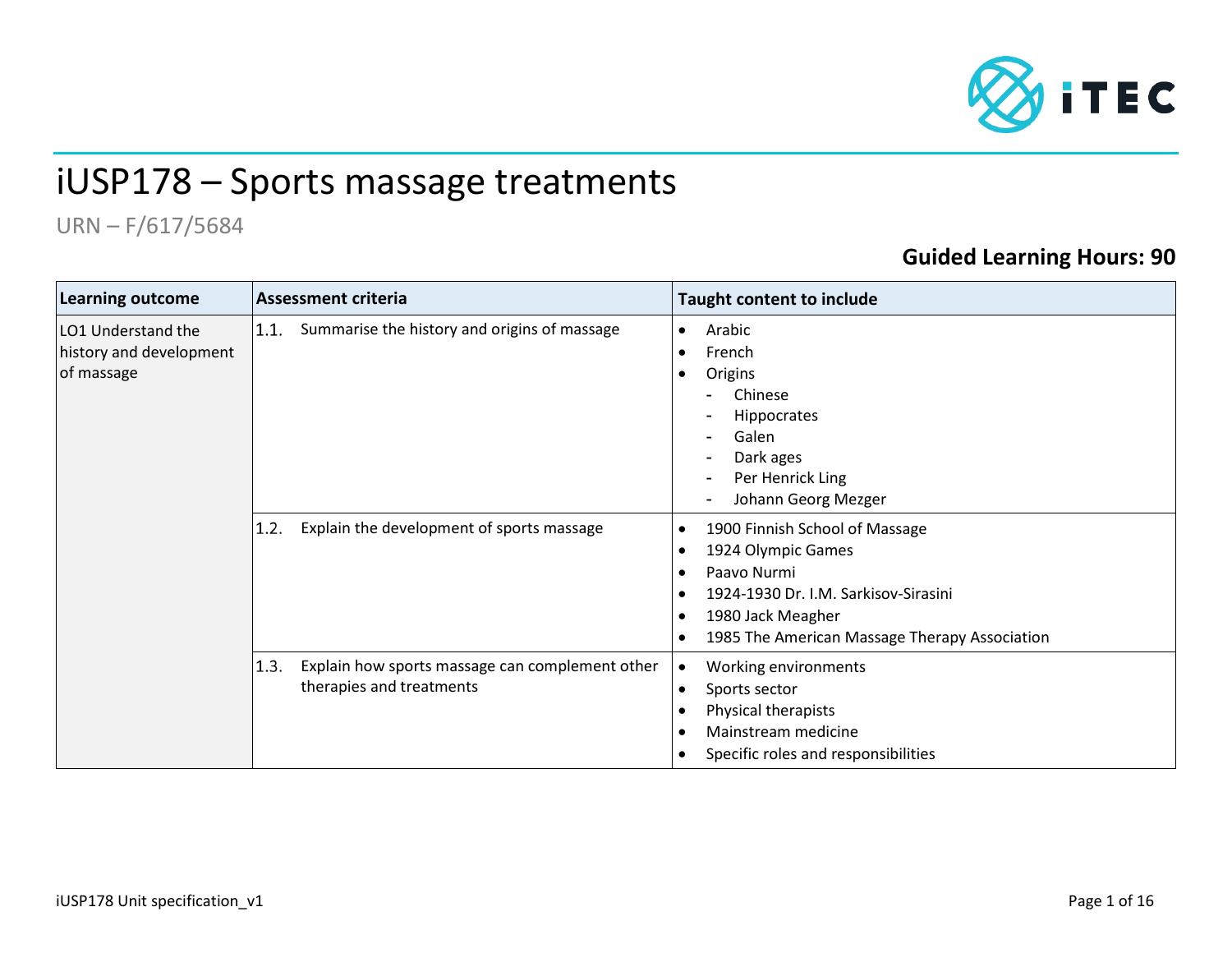| LO2 Understand the<br>fundamentals of sports<br>massage treatments |      | 2.1. Explain the contexts in which sports massage is used                | $\bullet$<br>$\bullet$<br>$\bullet$<br>$\bullet$                   | Pre-event<br>Intra-event<br>Post-event<br>Inter-event<br>Maintenance                                                                                                                                                                                                                                                                                                                                                           |
|--------------------------------------------------------------------|------|--------------------------------------------------------------------------|--------------------------------------------------------------------|--------------------------------------------------------------------------------------------------------------------------------------------------------------------------------------------------------------------------------------------------------------------------------------------------------------------------------------------------------------------------------------------------------------------------------|
|                                                                    | 2.2. | Explain the requirements of a suitable environment<br>for sports massage | $\bullet$<br>$\bullet$                                             | Treatment room<br>Lighting<br>$\qquad \qquad$<br>Heating<br>$\overline{\phantom{a}}$<br>Ventilation<br>Available space<br>General hygiene<br>$\overline{\phantom{a}}$<br>Waste disposal<br>Décor<br>Equipment<br>$\overline{\phantom{a}}$<br>Privacy<br>Reception areas<br>General use/treatment areas<br>In-situ environment<br>Awareness and minimisation of risk<br>Suitable adaptability to environment<br>$\qquad \qquad$ |
|                                                                    | 2.3. | Identify types of equipment needed for sports<br>massage, giving reasons | $\bullet$<br>$\bullet$<br>$\bullet$<br>$\bullet$<br>٠<br>$\bullet$ | Couch/plinth and couch roll<br>Other suitable surface<br>Towels and bolsters<br><b>Blankets</b><br>Massage mediums<br>Oil<br>Talc<br>Cream<br>Specialised sports massage mediums<br>Heat pads<br>Ice packs<br>Sanitising fluid                                                                                                                                                                                                 |
|                                                                    |      | 2.4. Identify signs and symptoms of contra-actions                       | $\bullet$<br>$\bullet$<br>$\bullet$                                | Muscle soreness<br><b>Bruising</b><br>Inflammation<br>Cramp<br>Erythema                                                                                                                                                                                                                                                                                                                                                        |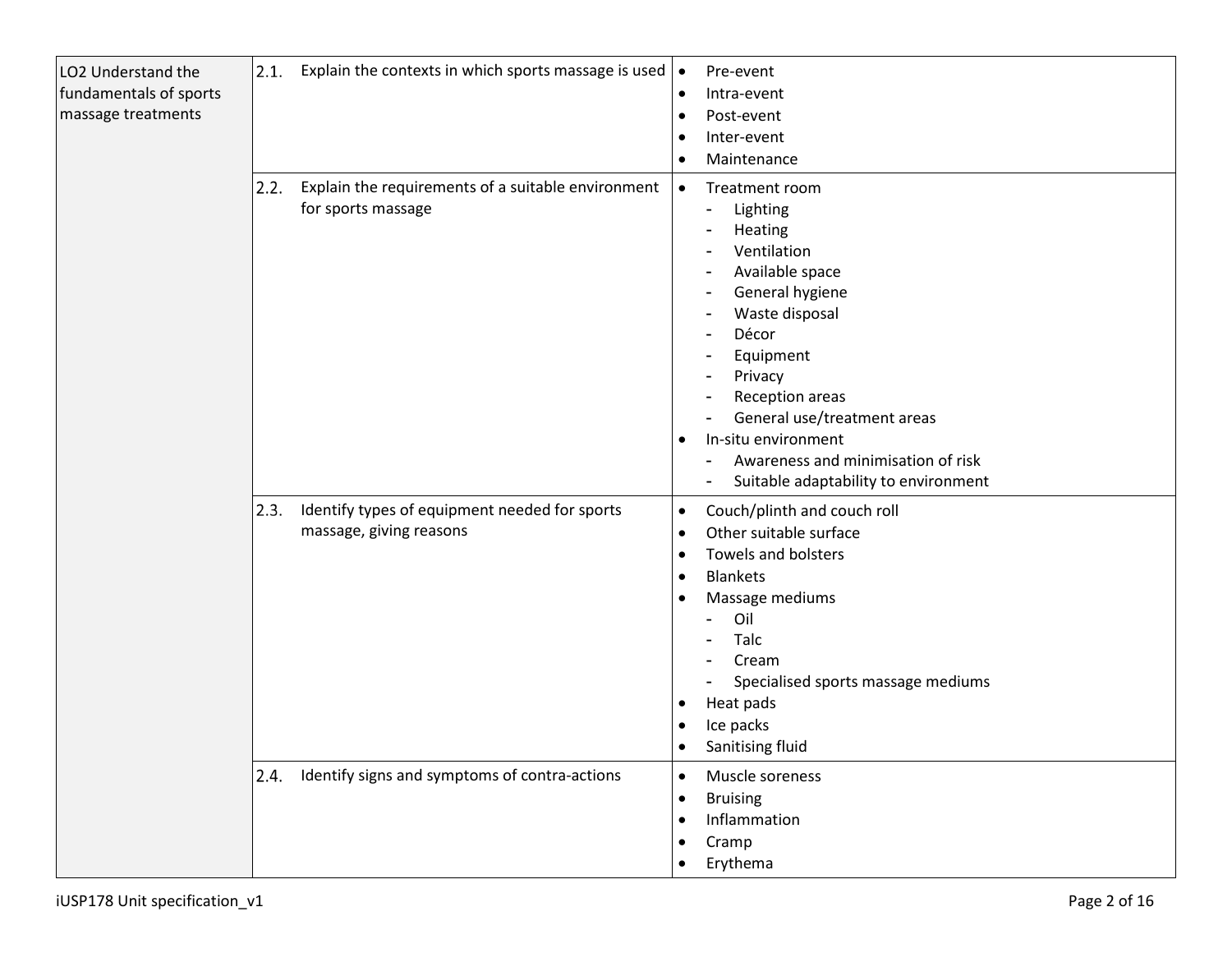|                                                                                                                                               | Fatigue<br>$\bullet$<br>Headache<br>$\bullet$<br>Increase in frequency of urination or defaecation<br>$\bullet$<br>Thirst<br>$\bullet$<br>Heightened emotions<br>٠<br>Cold-like symptoms<br>$\bullet$<br>Nausea<br>$\bullet$                                                                                                                                                                      |
|-----------------------------------------------------------------------------------------------------------------------------------------------|---------------------------------------------------------------------------------------------------------------------------------------------------------------------------------------------------------------------------------------------------------------------------------------------------------------------------------------------------------------------------------------------------|
| Identify the therapist's subsequent response to<br>2.5.<br>contra-actions                                                                     | During treatment<br>$\bullet$<br>Technique-approaches can be adapted<br>$\blacksquare$<br>Stretches applied in cases of cramp<br>Client reassured and advised<br>After treatment<br>$\bullet$<br>Client pre-warned<br>$\overline{\phantom{a}}$<br>Strategies provided<br>Application of ice - hot and cold contrast therapy<br>Rehydration<br>Rest<br>Reassurance<br>$\blacksquare$               |
| 2.6.<br>Describe a range of sports massage techniques, to<br>include:<br>Methods<br>Application<br>٠<br>Effects<br>Safety considerations<br>٠ | Application<br>$\bullet$<br>Technique<br>Sequence<br>Pressure<br>Direction<br>Speed<br>Rhythm<br><b>Skills</b><br>$\blacksquare$<br>Effects<br>$\bullet$<br>Physical<br>Stretches and releases<br>Physiological<br>$\overline{\phantom{a}}$<br>Stimulation<br><b>Blood flow</b><br>Extensibility<br>Heat<br>Lymph drainage<br>Breakdown of adhesions<br>Mobility of soft tissue<br>Pain reduction |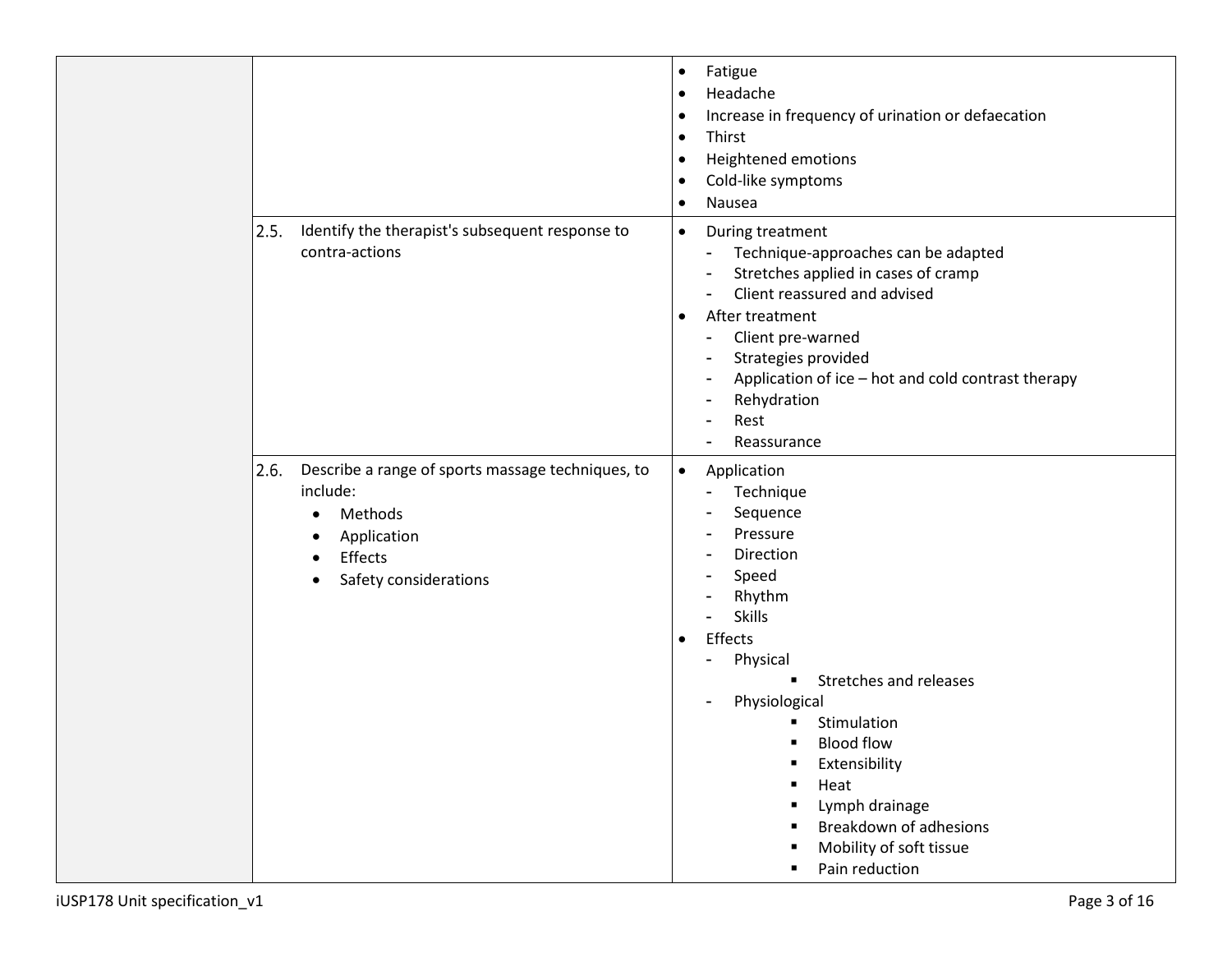|                                                           | Psychological<br>$\blacksquare$                             |
|-----------------------------------------------------------|-------------------------------------------------------------|
|                                                           | Relaxation<br>$\blacksquare$                                |
|                                                           | Methods<br>$\bullet$                                        |
|                                                           | Effleurage<br>$\qquad \qquad$                               |
|                                                           | Petrissage<br>$\blacksquare$                                |
|                                                           | Frictions                                                   |
|                                                           | $\overline{\phantom{a}}$                                    |
|                                                           | Tapotement<br>$\overline{\phantom{a}}$                      |
|                                                           | Hacking<br>٠                                                |
|                                                           | Cupping<br>$\blacksquare$                                   |
|                                                           | Beating                                                     |
|                                                           | Pounding<br>$\blacksquare$                                  |
|                                                           | Vibrations<br>$\blacksquare$                                |
|                                                           | Oscillations                                                |
|                                                           | Connective tissue massage (CTM)                             |
|                                                           | $\blacksquare$<br>Cross-fibre frictions                     |
|                                                           | Compressions<br>$\overline{\phantom{a}}$                    |
|                                                           | Splitting<br>$\overline{\phantom{a}}$                       |
|                                                           | Stretches<br>$\blacksquare$                                 |
|                                                           |                                                             |
|                                                           | Maintenance<br>$\blacksquare$                               |
|                                                           | Developmental<br>٠                                          |
|                                                           | Active<br>٠                                                 |
|                                                           | Passive<br>٠                                                |
|                                                           | Assisted<br>$\blacksquare$                                  |
|                                                           | Safety considerations<br>$\bullet$                          |
|                                                           | Technique<br>$\overline{\phantom{0}}$                       |
|                                                           | Tissue responses<br>$\overline{\phantom{a}}$                |
|                                                           | Contra-indications<br>$\blacksquare$                        |
|                                                           | Health and resilience of client<br>$\overline{\phantom{a}}$ |
|                                                           | Verbal contact                                              |
|                                                           | $\overline{\phantom{a}}$                                    |
|                                                           | Feedback<br>$\overline{\phantom{a}}$                        |
|                                                           | Contra-actions<br>$\overline{\phantom{a}}$                  |
| 2.7.<br>Explain the importance of positioning and posture | Sports massage therapist<br>$\bullet$                       |
| for the:                                                  | Client                                                      |
| Sports masseur<br>$\bullet$                               | Props<br>$\bullet$                                          |
| Client<br>$\bullet$                                       | Couch<br>$\blacksquare$                                     |
|                                                           | Bench                                                       |
| Use of props<br>$\bullet$                                 | $\overline{a}$                                              |
|                                                           | Floor<br>$\qquad \qquad$                                    |
|                                                           | Chair<br>$\blacksquare$                                     |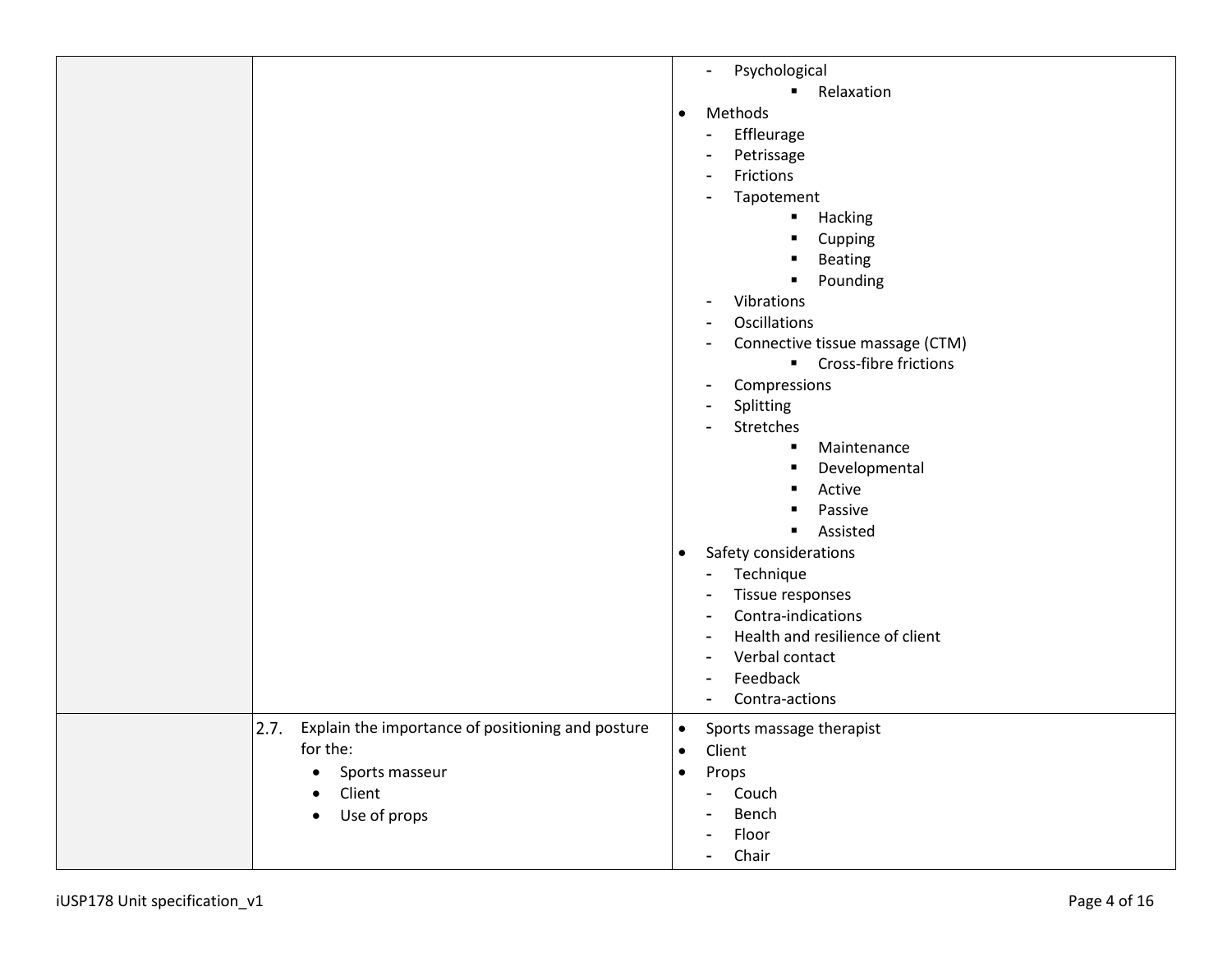|                                                                                        |                                                                                                | Mat<br>Towels<br><b>Bolsters</b><br>Massage media<br>Heat pads<br>Ice packs                                                                                                                                                                                                                                                                                                                                                                                                 |
|----------------------------------------------------------------------------------------|------------------------------------------------------------------------------------------------|-----------------------------------------------------------------------------------------------------------------------------------------------------------------------------------------------------------------------------------------------------------------------------------------------------------------------------------------------------------------------------------------------------------------------------------------------------------------------------|
|                                                                                        | Describe effects and benefits of commonly used<br>2.8.<br>mediums in sports massage            | Oil<br>$\bullet$<br>Talc<br>Cream<br>Specialised sports massage mediums                                                                                                                                                                                                                                                                                                                                                                                                     |
|                                                                                        | Explain the advantages and disadvantages of<br>2.9.<br>commonly used mediums in sports massage | Oil<br>$\bullet$<br>Talc<br>٠<br>Cream<br>Specialised sports massage mediums                                                                                                                                                                                                                                                                                                                                                                                                |
| LO3 Understand how to<br>assess and screen clients<br>for sports massage<br>treatments | 3.1.<br>Describe what is meant by subjective and objective<br>assessments                      | Subjective assessment<br>$\bullet$<br>Verbal data<br>Client questioning<br>Client perception and interpretation<br>Objective assessment<br>Observation<br>Measurable data<br>Information gathered through physical examination                                                                                                                                                                                                                                              |
|                                                                                        | Explain methods of carrying out subjective and<br>3.2.<br>objective assessments                | Subjective assessment<br>$\bullet$<br><b>Questions establish</b><br>Type of sport or physical activity<br>Level of sport or physical activity<br>Frequency of training or competition<br>Previous injuries<br>Medical history and medication<br>Details of presenting complaint or injury<br>Objective assessment<br>$\bullet$<br>Information attained through instruction, observation and<br>palpation<br>Posture analysis<br>Range of motion testing<br>Strength testing |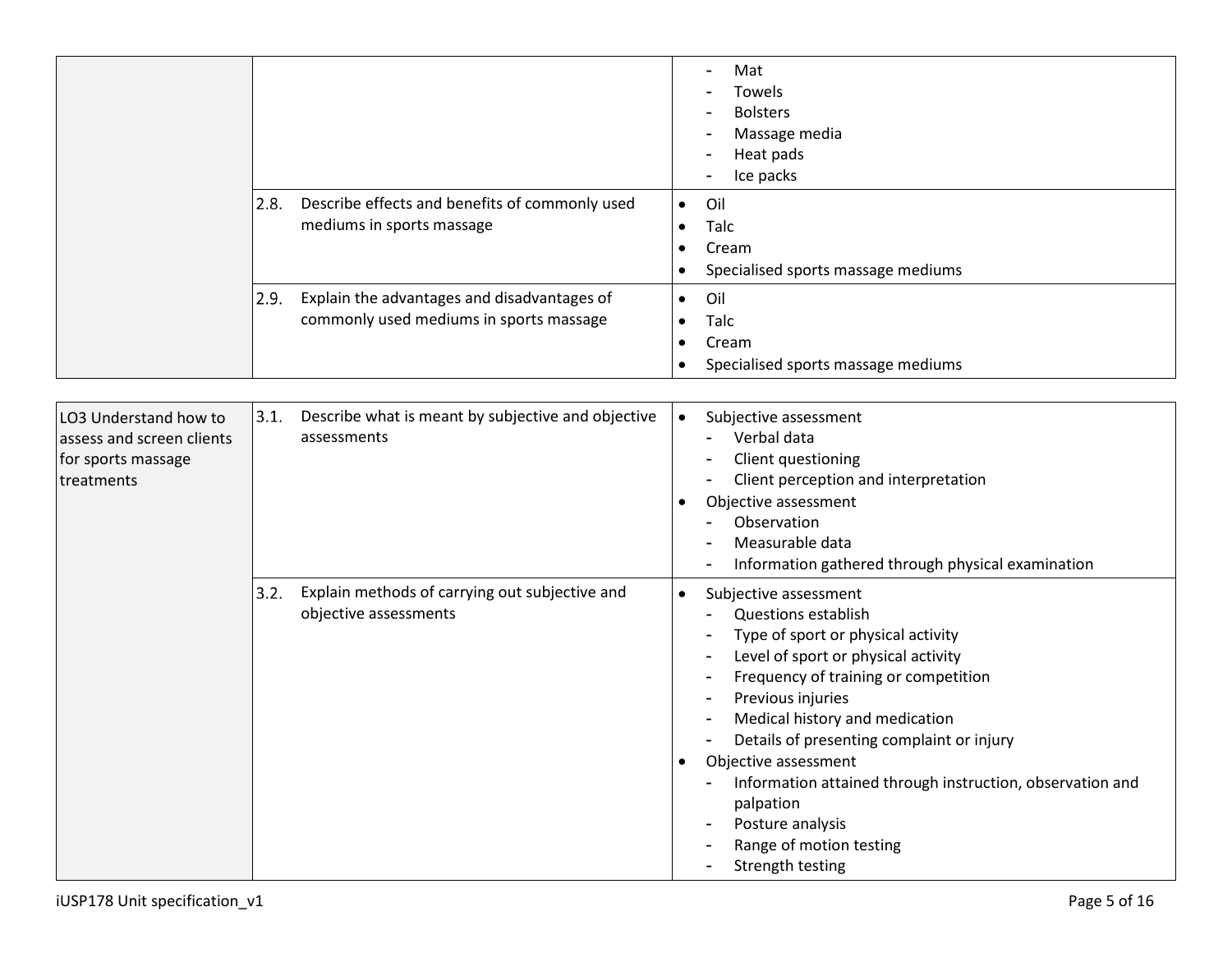|      |                                                                             | Special<br>$\blacksquare$                                                                                                                                                                                                                                                                                                                                                                                                                                                                                                                     |
|------|-----------------------------------------------------------------------------|-----------------------------------------------------------------------------------------------------------------------------------------------------------------------------------------------------------------------------------------------------------------------------------------------------------------------------------------------------------------------------------------------------------------------------------------------------------------------------------------------------------------------------------------------|
| 3.3. | Explain reasons for use of subjective and objective<br>assessments          | Subjective assessment<br>$\bullet$<br>Information from the client's viewpoint giving information<br>based on:<br>Personal opinion<br>п<br>Emotion<br>٠<br>Perception<br>٠<br>Interpretation<br>Psychological status<br>٠<br>Objective assessment<br>Information attained by the sports massage therapist that is:<br>Analytical<br>$\blacksquare$<br>Fact-based<br>٠<br>Measurable<br>$\blacksquare$<br>Observable<br>Reproducible                                                                                                            |
| 3.4. | Explain the value of client consultation                                    | Personal information<br>$\bullet$<br>Trust and rapport<br>$\bullet$<br>Suitability for treatment<br>$\bullet$<br>Informed consent<br>$\bullet$<br>Future treatments or referral<br>$\bullet$                                                                                                                                                                                                                                                                                                                                                  |
| 3.5. | Explain the importance of accurate client<br>assessments and re-assessments | Client assessment<br>$\bullet$<br>Physical and psychological status of client<br>Data provides a means of informed analysis<br>Suitability for treatment<br>Accurate data for treatment plan<br>Legal requirements<br>Record keeping<br>Client re-assessment<br>$\bullet$<br>Monitors changes<br>$\blacksquare$<br>Comparison between treatments<br>Efficacy of previous treatment<br>Feedback<br>Adverse reactions to treatment<br>Informs changes to the original treatment plan, exercise and<br>aftercare strategies<br>Motivational tool |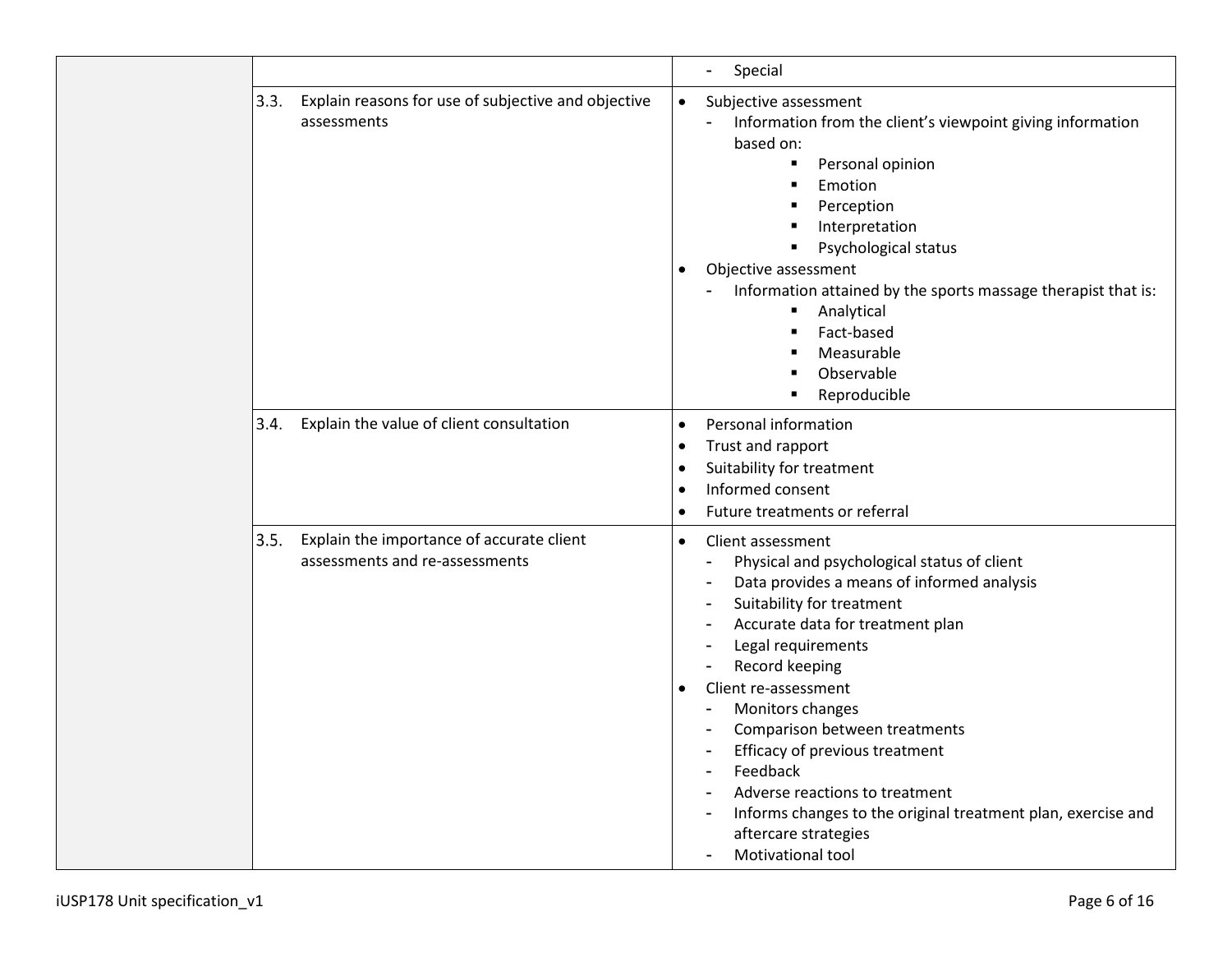| LO4 Be able to carry out | 4.1. Carry out subjective assessments of clients | $\bullet$ | Assessment                                                     |
|--------------------------|--------------------------------------------------|-----------|----------------------------------------------------------------|
| client assessments       |                                                  | $\bullet$ | Consultation                                                   |
|                          |                                                  | $\bullet$ | Posture                                                        |
|                          |                                                  |           | Comfortable movement patterns                                  |
|                          |                                                  |           | Palpation                                                      |
|                          |                                                  |           | Observation                                                    |
|                          |                                                  |           | Verbal and non-verbal                                          |
|                          |                                                  |           | Client's personal and medical details                          |
|                          |                                                  |           |                                                                |
|                          |                                                  |           | Contra-indications requiring medical permission                |
|                          |                                                  |           | Client medical history                                         |
|                          |                                                  |           | Previous medical history                                       |
|                          |                                                  |           | Type and level of pain                                         |
|                          |                                                  |           | Nature of sporting or physical activity participation          |
|                          |                                                  |           | Details of presenting complaint or injury or other reasons for |
|                          |                                                  |           | seeking treatment                                              |
|                          |                                                  | $\bullet$ | Contra-indications that require medical permission             |
|                          |                                                  |           | Pregnancy                                                      |
|                          |                                                  |           | Cardiovascular conditions (thrombosis, phlebitis,              |
|                          |                                                  |           | hypertension, hypotension, heart conditions)                   |
|                          |                                                  |           | Haemophilia                                                    |
|                          |                                                  |           | Any condition already being treated by a GP or another health  |
|                          |                                                  |           | professional, e.g., physiotherapist, osteopath, chiropractor,  |
|                          |                                                  |           | coach                                                          |
|                          |                                                  |           | Medical oedema                                                 |
|                          |                                                  |           | Osteoporosis                                                   |
|                          |                                                  |           | Arthritis                                                      |
|                          |                                                  |           | Nervous/psychotic conditions                                   |
|                          |                                                  |           | Epilepsy                                                       |
|                          |                                                  |           | Recent operations                                              |
|                          |                                                  |           | <b>Diabetes</b>                                                |
|                          |                                                  |           | Asthma                                                         |
|                          |                                                  |           | Any dysfunction of the nervous system (e.g., Multiple          |
|                          |                                                  |           | sclerosis, Parkinson's disease, Motor Neurone disease)         |
|                          |                                                  |           | Bell's palsy                                                   |
|                          |                                                  |           | Trapped/pinched nerve (e.g., sciatica)                         |
|                          |                                                  |           | Inflamed nerve                                                 |
|                          |                                                  |           | Cancer                                                         |
|                          |                                                  |           | Postural deformities                                           |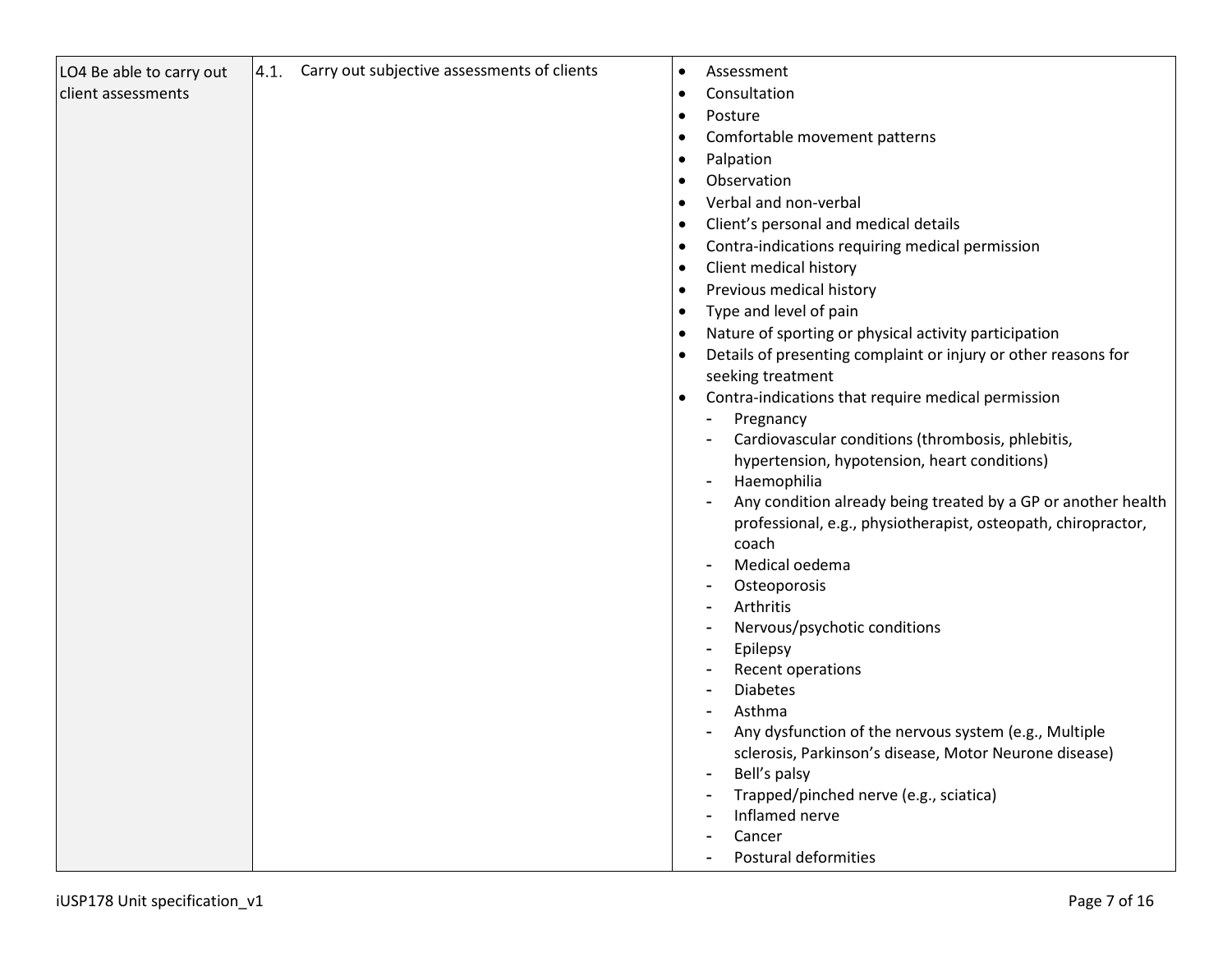|                                                                             | Spastic conditions<br>$\overline{a}$<br>Kidney infections<br>Whiplash<br>Slipped disc<br>Undiagnosed pain<br>When taking prescribed medication<br>Acute rheumatism<br>Acute trauma<br>Tumour<br>Open wounds<br>Frostbite<br>Acute soft tissue injury<br>$\overline{\phantom{a}}$<br><b>Bursitis</b><br>$\overline{\phantom{0}}$<br>Periostitis<br>$\overline{\phantom{a}}$<br>Myositis ossificans<br>Risk of haemorrhage<br>Mental incapacity<br>$\blacksquare$ |
|-----------------------------------------------------------------------------|-----------------------------------------------------------------------------------------------------------------------------------------------------------------------------------------------------------------------------------------------------------------------------------------------------------------------------------------------------------------------------------------------------------------------------------------------------------------|
| Obtain informed consent before carrying out<br>4.2.<br>physical assessments | Personal or written permission from the parent/guardian/carer<br>$\bullet$<br>GP permission to treat<br>$\bullet$<br>Consultation form<br>$\bullet$<br>Signatures<br>$\bullet$                                                                                                                                                                                                                                                                                  |
| Carry out objective assessments of clients<br>4.3.                          | Instruction<br>$\bullet$<br>Observations<br>$\bullet$<br>Testing for fitness (agility, flexibility, strength)<br>$\bullet$<br>Posture and figure analysis<br>$\bullet$<br>Range of movement<br>$\bullet$<br>Active and passive<br>$\bullet$<br><b>Functional tests</b><br>$\bullet$<br>Special testing<br>$\bullet$<br>Palpation and physical examination<br>$\bullet$<br>Massage strategy<br>$\bullet$<br>Advice and guidance<br>$\bullet$                     |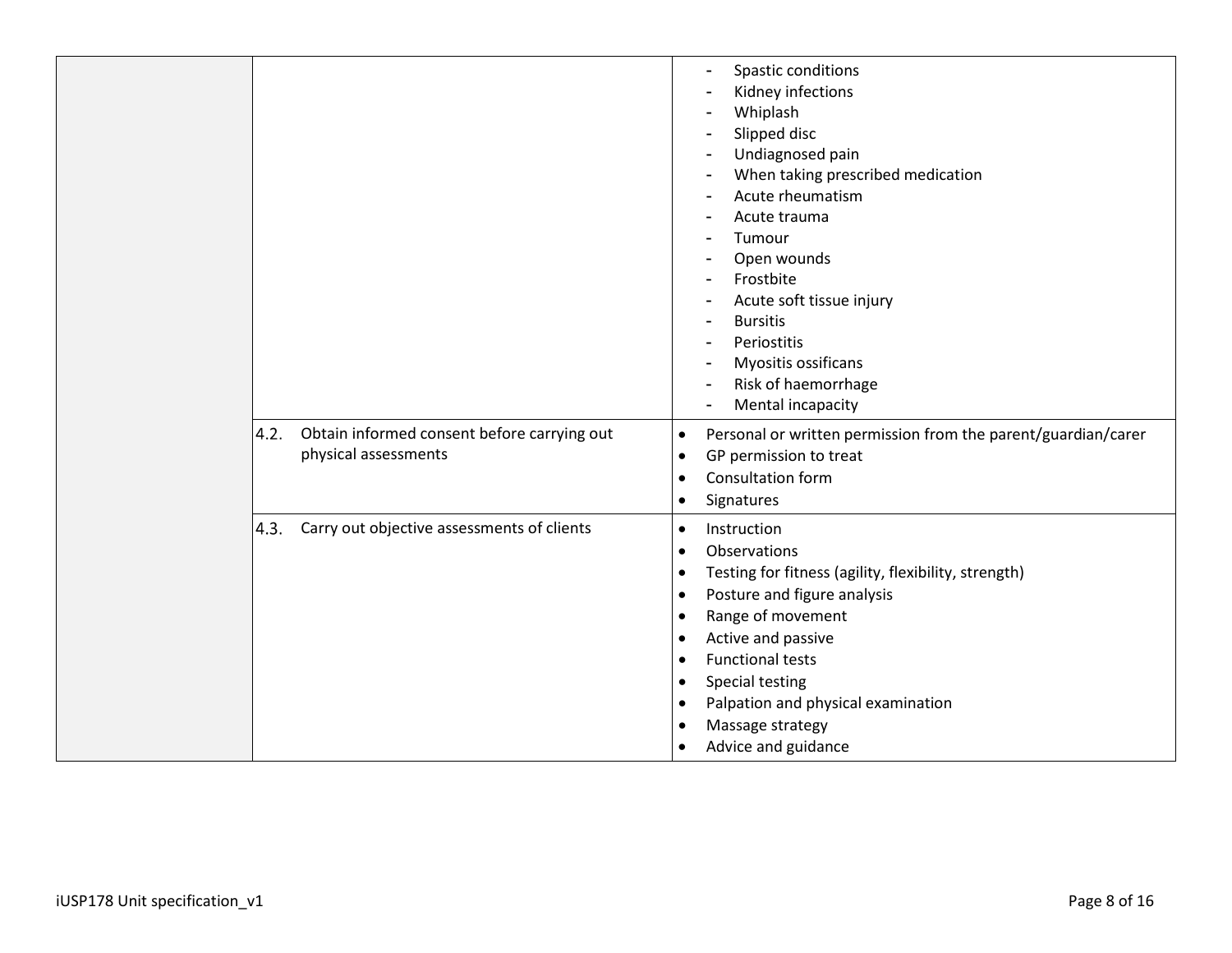| LO5 Be able to devise<br>sports massage treatment<br>plans | 5.1. | Devise massage strategies relevant to collated<br>information           | $\bullet$<br>$\bullet$              | Consider history, subjective and objective data<br>Judge whether treatment is indicated or contra-indicated<br>Where contra-indicated: Refer or advise<br>Where indicated: Devise treatment plan that considers short,<br>medium and long term objectives                                                                                                                                                                    |
|------------------------------------------------------------|------|-------------------------------------------------------------------------|-------------------------------------|------------------------------------------------------------------------------------------------------------------------------------------------------------------------------------------------------------------------------------------------------------------------------------------------------------------------------------------------------------------------------------------------------------------------------|
|                                                            | 5.2. | Present massage strategies to clients and obtain<br>informed consent    | $\bullet$                           | Present and agree treatment plan to client<br>Obtain signature                                                                                                                                                                                                                                                                                                                                                               |
| LO6 Be able to apply<br>sports massage treatments          | 6.1. | Prepare treatment area, equipment and self for<br>sports massage        | $\bullet$                           | Environment<br>Couch<br>Trolley<br>Client<br>Towels<br>Use appropriate supports e.g., under the ankles, chest and<br>forehead, knees, head, or wherever a support is appropriate for<br>the sports massage movement                                                                                                                                                                                                          |
|                                                            | 6.2. | Prepare clients for sports massage                                      | $\bullet$<br>$\bullet$<br>$\bullet$ | Comfort<br>Client care<br>Positioning<br>Ease of treatment<br>Support<br>Use appropriate supports e.g., under the ankles, chest and<br>forehead, knees, head, or wherever a support is appropriate<br>for the sports massage movement<br>Ensuring all parts of the client are covered except the area being<br>massaged<br>Cleanse the feet with a medi-wipe or similar<br>Pre-cleansing of area to be worked on if required |
|                                                            |      | 6.3. Position clients for comfort, dignity and maximal<br>effectiveness | $\bullet$<br>$\bullet$              | Checking consultation and contra-indications<br>Explaining the treatment to the client<br>Helping the client onto the couch/seat, protecting the client's<br>modesty at all times<br>Ensure that all parts of the client are covered except the area<br>being massaged<br>Cleanse the hands & feet with a medi-wipe or similar<br>Wash own hands                                                                             |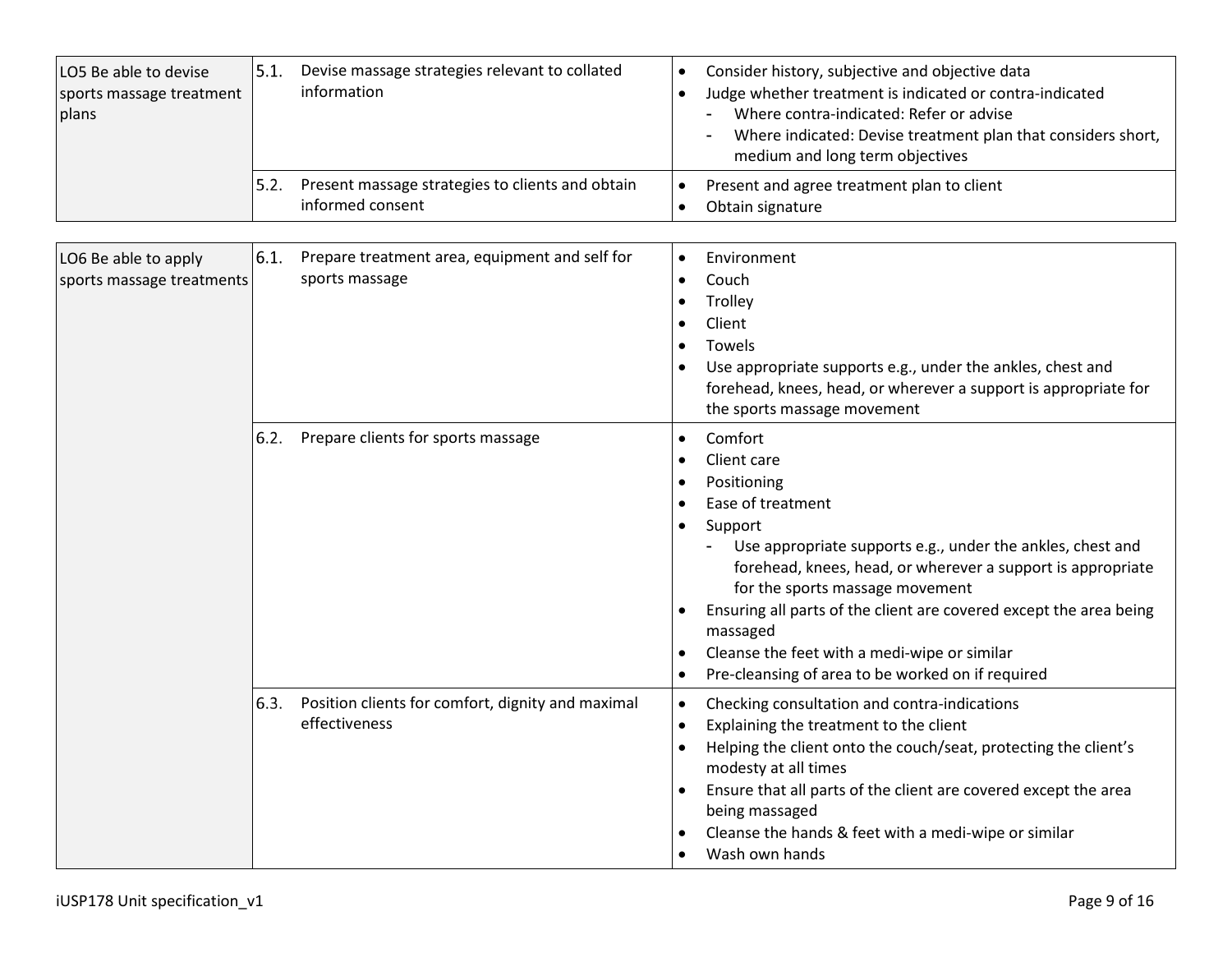|      |                                                                                                   | Keep ensuring that the client is comfortable<br>$\bullet$<br>Remove the massage medium at the end of the treatment if<br>$\bullet$<br>appropriate<br>Help the client off the couch/seat protecting their modesty at all<br>$\bullet$<br>times                                                                                                                                                                                                                                                                                                     |
|------|---------------------------------------------------------------------------------------------------|---------------------------------------------------------------------------------------------------------------------------------------------------------------------------------------------------------------------------------------------------------------------------------------------------------------------------------------------------------------------------------------------------------------------------------------------------------------------------------------------------------------------------------------------------|
| 6.4. | Carry out massage methods that meet the<br>presentation and needs of the client                   | Sports massage strategies<br>$\bullet$<br>Pre-event<br>$\bullet$<br>Intra-event<br>$\bullet$<br>Post-event<br>$\bullet$<br>Inter-event<br>$\bullet$<br>Corrective<br>$\bullet$<br>Preventative<br>$\bullet$<br>Maintenance<br>$\bullet$<br>Conditioning massages<br>$\bullet$<br>Effleurage<br>$\bullet$<br>Petrissage<br>$\bullet$<br>Frictions<br>$\bullet$<br>Tapotement<br>$\bullet$<br>Vibrations<br>$\bullet$<br>Specific sports massage techniques (CTM, cross fibre friction,<br>$\bullet$<br>pressure etc.)<br>Compressions<br>$\bullet$ |
| 6.5. | Adapt own posture and position throughout<br>application to ensure safe and effective application | Therapist<br>$\bullet$<br>Within the massage room<br>$\bullet$<br>In situ<br>$\bullet$                                                                                                                                                                                                                                                                                                                                                                                                                                                            |
| 6.6. | Monitor visual and oral feedback and adapt<br>treatment strategy                                  | At the end of each treatment the client's feelings and any skin or<br>$\bullet$<br>other reactions should be recorded<br>The following areas should be monitored:<br>$\bullet$<br>Outcomes achieved<br>$\blacksquare$<br>Effectiveness of the treatment<br>Any change in demands<br>$\blacksquare$<br>Whether the treatment met the needs of the client<br>Longer term needs of the client<br>Encourage clients to express their feelings/requirement during<br>the treatment<br>Note client's reactions and make appropriate adjustments         |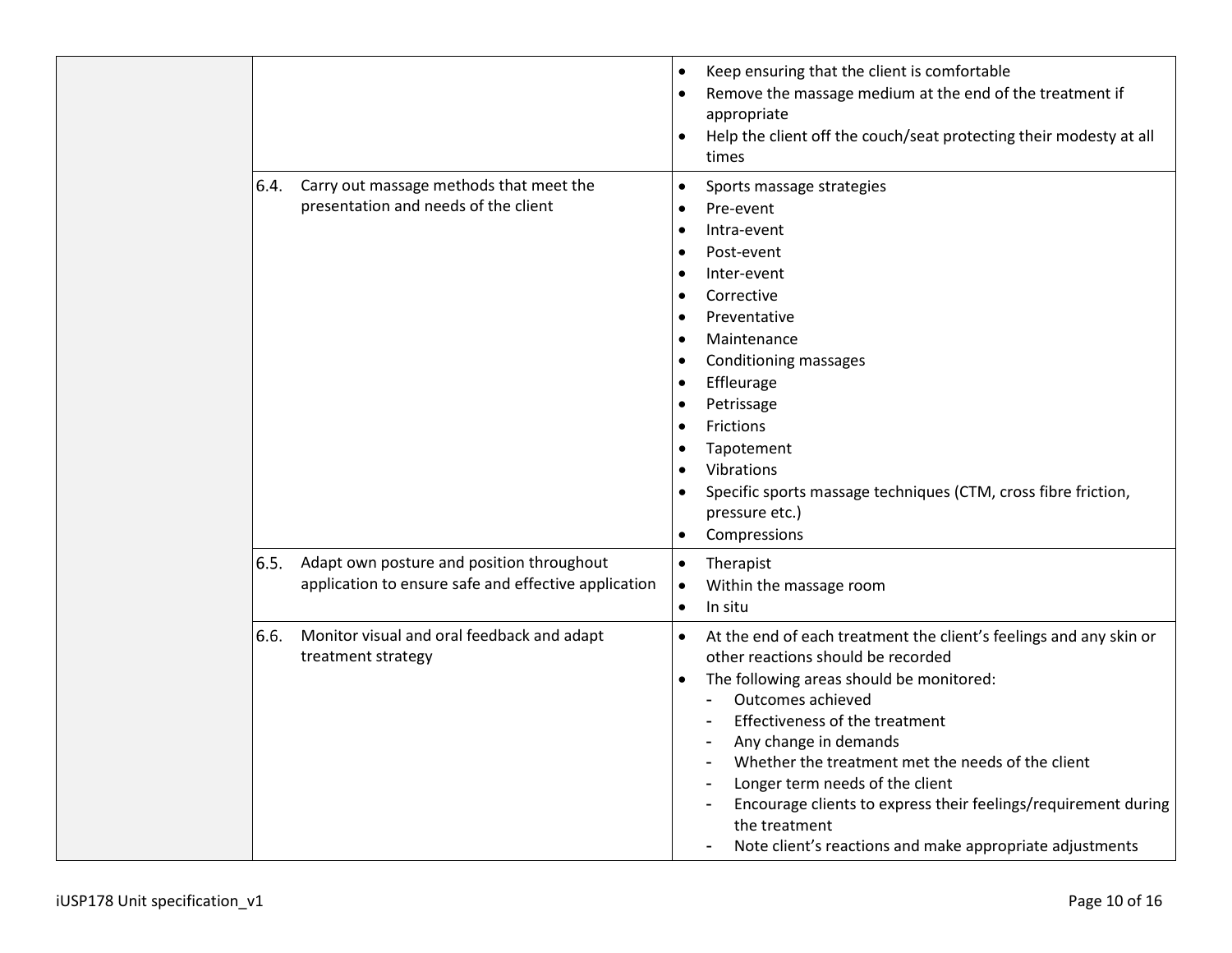| 6.7. | Remove massage medium when necessary                                | <b>Tissue</b><br>$\bullet$<br>Cotton wool<br>$\bullet$<br>Couch roll<br>$\bullet$<br>Surgical spirit<br>$\bullet$                                                                                                                                                                                                                                                                                                                                                                                                                                                                                                                                                                                                                                                                                                                                                                                                                                                                                                                           |
|------|---------------------------------------------------------------------|---------------------------------------------------------------------------------------------------------------------------------------------------------------------------------------------------------------------------------------------------------------------------------------------------------------------------------------------------------------------------------------------------------------------------------------------------------------------------------------------------------------------------------------------------------------------------------------------------------------------------------------------------------------------------------------------------------------------------------------------------------------------------------------------------------------------------------------------------------------------------------------------------------------------------------------------------------------------------------------------------------------------------------------------|
| 6.8. | Maintain interaction with clients throughout the<br>massage         | Verbal feedback<br>$\bullet$<br>Non-verbal feedback<br>$\bullet$<br>Instruction<br>$\bullet$<br>Rapport<br>$\bullet$                                                                                                                                                                                                                                                                                                                                                                                                                                                                                                                                                                                                                                                                                                                                                                                                                                                                                                                        |
| 6.9. | Apply and maintain professional standards<br>throughout treatments  | Demonstrate appropriate attire - Clean, ironed professional wear<br>$\bullet$<br>Full, flat shoes<br>$\bullet$<br>No visible underwear<br>$\bullet$<br>Hair neat, clean and tied back - not on the collar or face<br>$\bullet$<br>Short, clean well-manicured nails with no varnish and clean hands<br>$\bullet$<br>No jewellery - with the exception a wedding band and 1 pair of<br>small stud earrings<br>No chewing of gum or sucking of sweets, body or breath odour<br>$\bullet$                                                                                                                                                                                                                                                                                                                                                                                                                                                                                                                                                      |
|      | 6.10. Restore working environment to safe and hygienic<br>condition | Legislation and working practices<br>$\bullet$<br>Any particular rights, restrictions, acts and charters applicable<br>to massage treatment, e.g.:<br>Health and Safety at Work Act<br>$\blacksquare$<br><b>General Product Safety Regulations</b><br><b>Cosmetic Products (Safety) Regulations</b><br>Data Protection Act/GDPR<br>Advertising standards<br>Legal framework relating to people and settings with which<br>the practitioner is involved, e.g.:<br>Mental Health Act<br>٠<br>Children Act<br>$\blacksquare$<br>Moral rights which are not recognised by law<br>Records which the practitioner is responsible for completing in<br>$\overline{a}$<br>relation to rights and responsibilities<br>Code of good practice/ethics<br>$\blacksquare$<br>Insurance and professional association membership<br>$\blacksquare$<br>Legislation which relates to the work being carried out, the<br>$\overline{a}$<br>environment and the client with whom the practitioner is<br>working<br>Awareness of National Occupational Standards |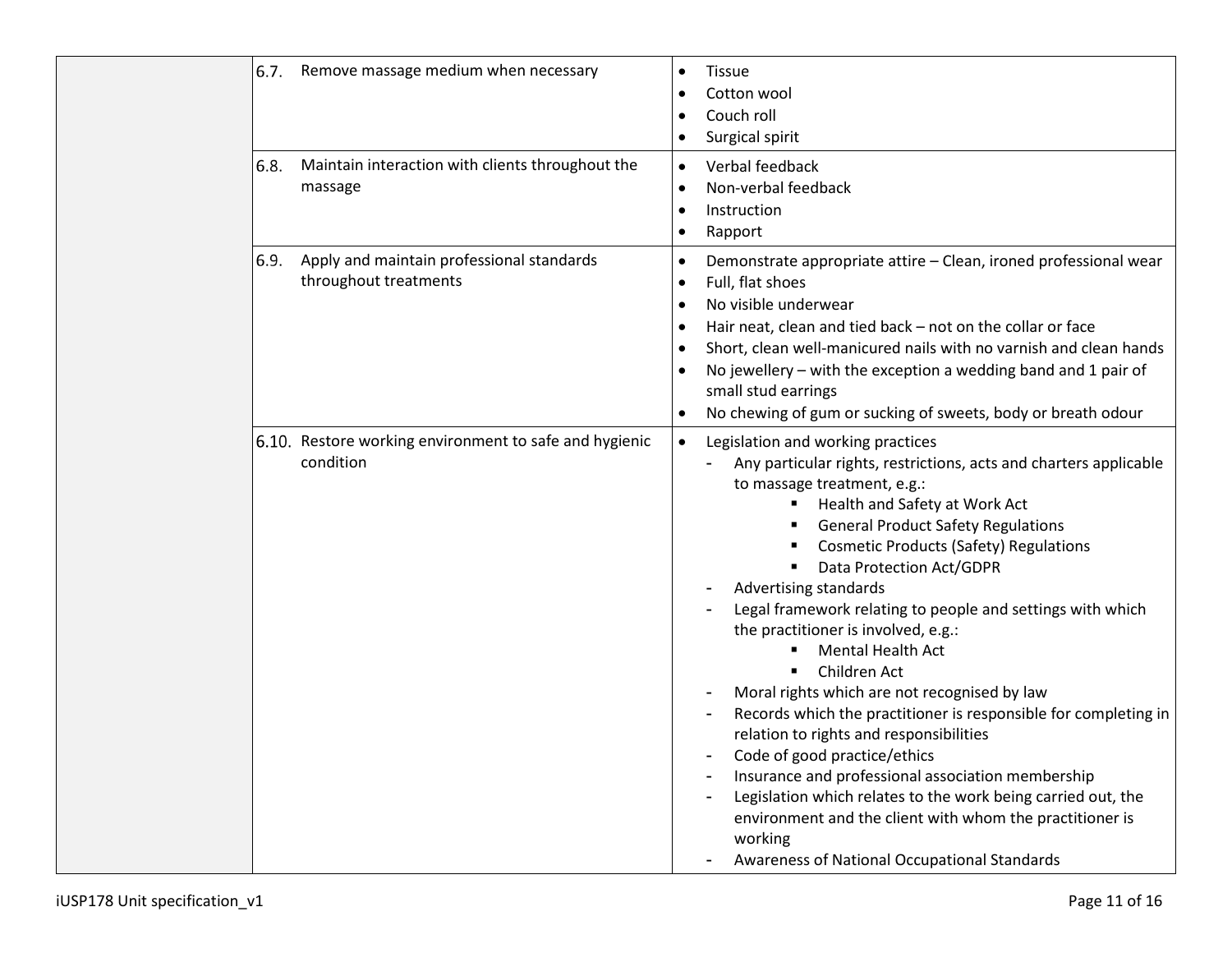| LO7 Understand<br>evaluation of sports<br>massage treatments | Describe methods used to evaluate the effectiveness •<br>7.1.<br>of treatments    | Client feedback<br>Adverse reactions<br>Pain level<br>Mobility<br>Strength<br>Ability to perform everyday tasks<br>Sport or physical activity<br>Progression of symptoms since last treatment<br>Physical re-assessment<br>Posture analysis<br>Range of motion testing<br>Strength testing<br><b>Special testing</b>                                                                                                                                                                                               |
|--------------------------------------------------------------|-----------------------------------------------------------------------------------|--------------------------------------------------------------------------------------------------------------------------------------------------------------------------------------------------------------------------------------------------------------------------------------------------------------------------------------------------------------------------------------------------------------------------------------------------------------------------------------------------------------------|
|                                                              | Describe the advantages and disadvantages of<br>7.2.<br>evaluation methods        | Client feedback<br>$\bullet$<br>Disadvantages<br>Subjective<br>Unreliable<br>Client integrity<br>Accurate perception<br>$\blacksquare$<br>Advantages<br>Client can monitor condition<br>٠<br>Awareness of capabilities<br>Experiences the condition at first hand<br>٠<br>Physical re-assessment<br>Disadvantages<br>Monitoring<br>п<br>Re-assessment<br>Tests are limited in their scope<br>Tests not fully reliable<br>Advantages<br>Physical assessment<br>Demonstrable<br>Changes can be observed and palpated |
|                                                              | 7.3.<br>Explain the importance of providing opportunities<br>for further feedback | Client<br>$\bullet$<br>Consistency of feedback<br>Opportunity for client to relay previously undisclosed<br>information                                                                                                                                                                                                                                                                                                                                                                                            |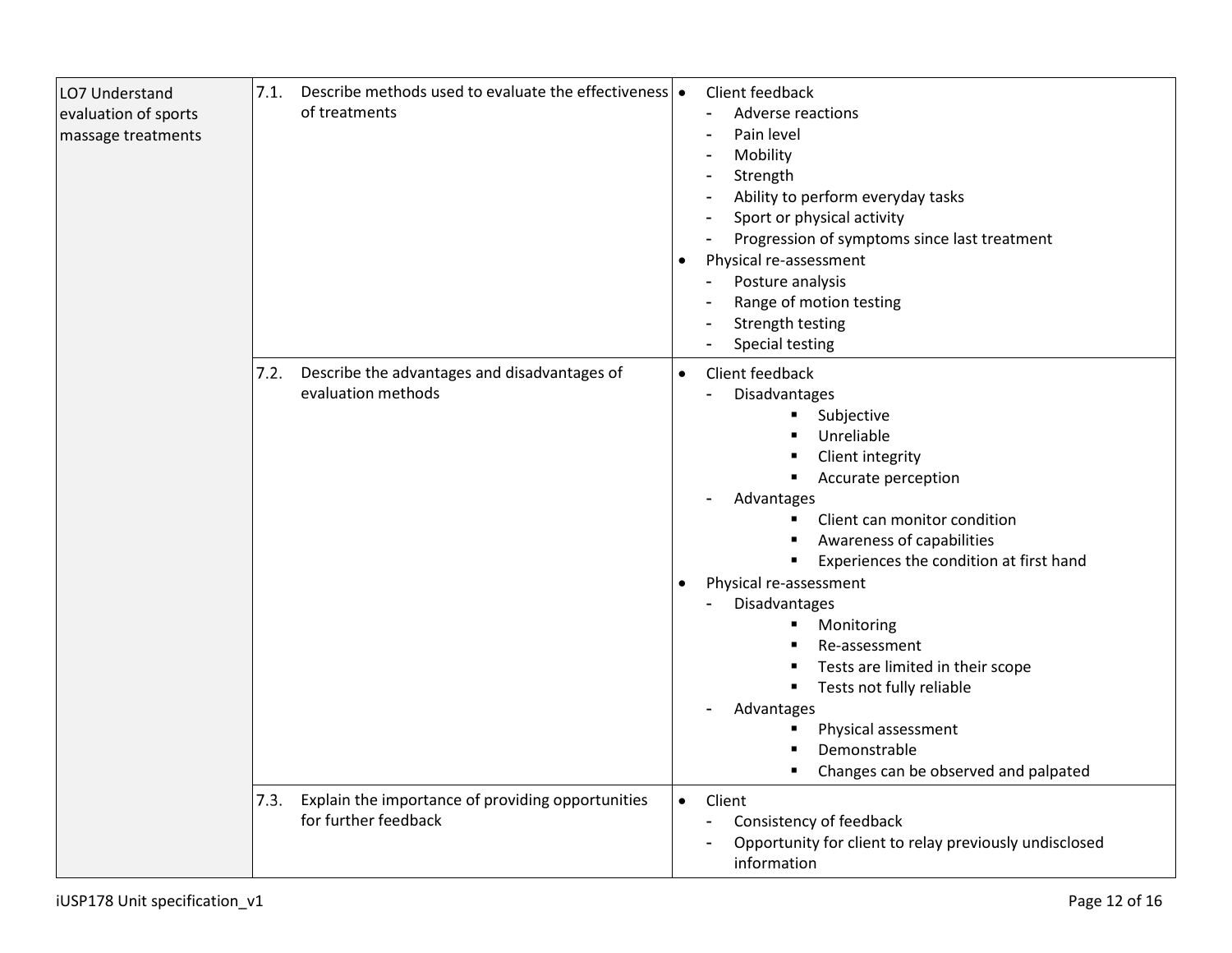|                                                   | Therapist<br>Reinforces understanding<br>Further empowers client to actively participate in actively<br>achieving objectives<br>Reinforces key aspects                                                                                                                                                                                     |
|---------------------------------------------------|--------------------------------------------------------------------------------------------------------------------------------------------------------------------------------------------------------------------------------------------------------------------------------------------------------------------------------------------|
| Explain the importance of self-reflection<br>7.4. | Organises and clarifies thought processes<br>Provides solutions to problems<br>Identifies skills or knowledge gaps<br>Identifies potential for continuous professional development<br>Establishes whether existing skills or knowledge are being fully<br>utilised<br>Direct response to client feedback<br>Encourages intellectual growth |

| LO8 Be able to evaluate<br>sports massage treatments | 8.1. | Carry out post-massage assessments of clients                  | $\bullet$              | Rest<br>Hydration<br>Awareness of adverse reaction<br>Erythema<br>Pain stiffness<br>Tiredness<br>Light headedness<br><b>Bruising</b><br>Stretches<br>Contra-actions<br>Physical assessment<br>Feedback<br>Explanation |
|------------------------------------------------------|------|----------------------------------------------------------------|------------------------|-----------------------------------------------------------------------------------------------------------------------------------------------------------------------------------------------------------------------|
|                                                      | 8.2. | Obtain feedback from clients                                   |                        | Record evidence<br>Evaluate<br>Reflection                                                                                                                                                                             |
|                                                      | 8.3. | Reflect on feedback received and self-analysis of<br>treatment | $\bullet$<br>$\bullet$ | Client feedback<br>Achievement of aims and objectives<br>Identify strengths<br>Identify aspects that could be improved<br>Build upon knowledge and skills                                                             |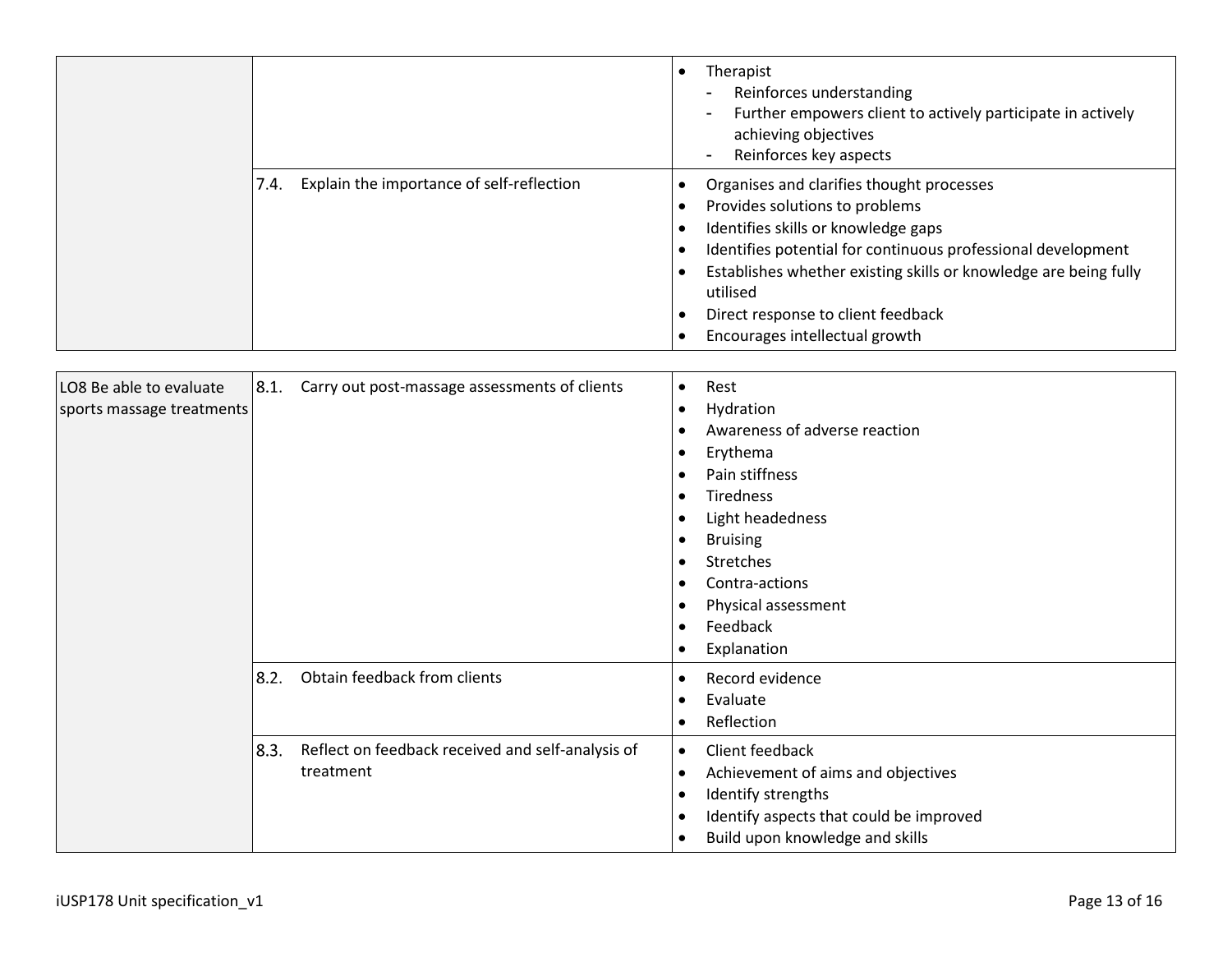| 8.4.<br>Evaluate treatment and identify areas and<br>opportunities for improvement    | Consultation<br>$\bullet$<br>Posture<br>$\bullet$<br>Pain free active movement patterns<br>$\bullet$<br>Palpation<br>$\bullet$<br>Observation<br>Verbal and non-verbal<br>Justify strengths<br>$\bullet$<br>Evaluate validity of client feedback<br>$\bullet$<br>Match client and own expectations with established precedents<br>$\bullet$<br>Plan strategy for improvement<br>$\bullet$ |
|---------------------------------------------------------------------------------------|-------------------------------------------------------------------------------------------------------------------------------------------------------------------------------------------------------------------------------------------------------------------------------------------------------------------------------------------------------------------------------------------|
| 8.5.<br>Present aftercare advice to clients, providing<br>opportunities for questions | Aftercare advice<br>$\bullet$<br>Home care advice<br>$\bullet$<br>Home exercises to improve problem area<br>$\bullet$<br>Re-assessment through question and answer session<br>$\bullet$<br>Re-evaluation<br>$\bullet$                                                                                                                                                                     |
| 8.6.<br>Record massage sessions as legally required                                   | Consultation form<br>$\bullet$<br>Subjective data<br>$\bullet$<br>Objective data<br>Indications<br>Contra-indications<br>Referral<br>$\bullet$<br>Hypothesis/analysis<br>$\bullet$<br>Treatment plan<br>٠<br>Treatment<br>Aftercare<br>Evaluation                                                                                                                                         |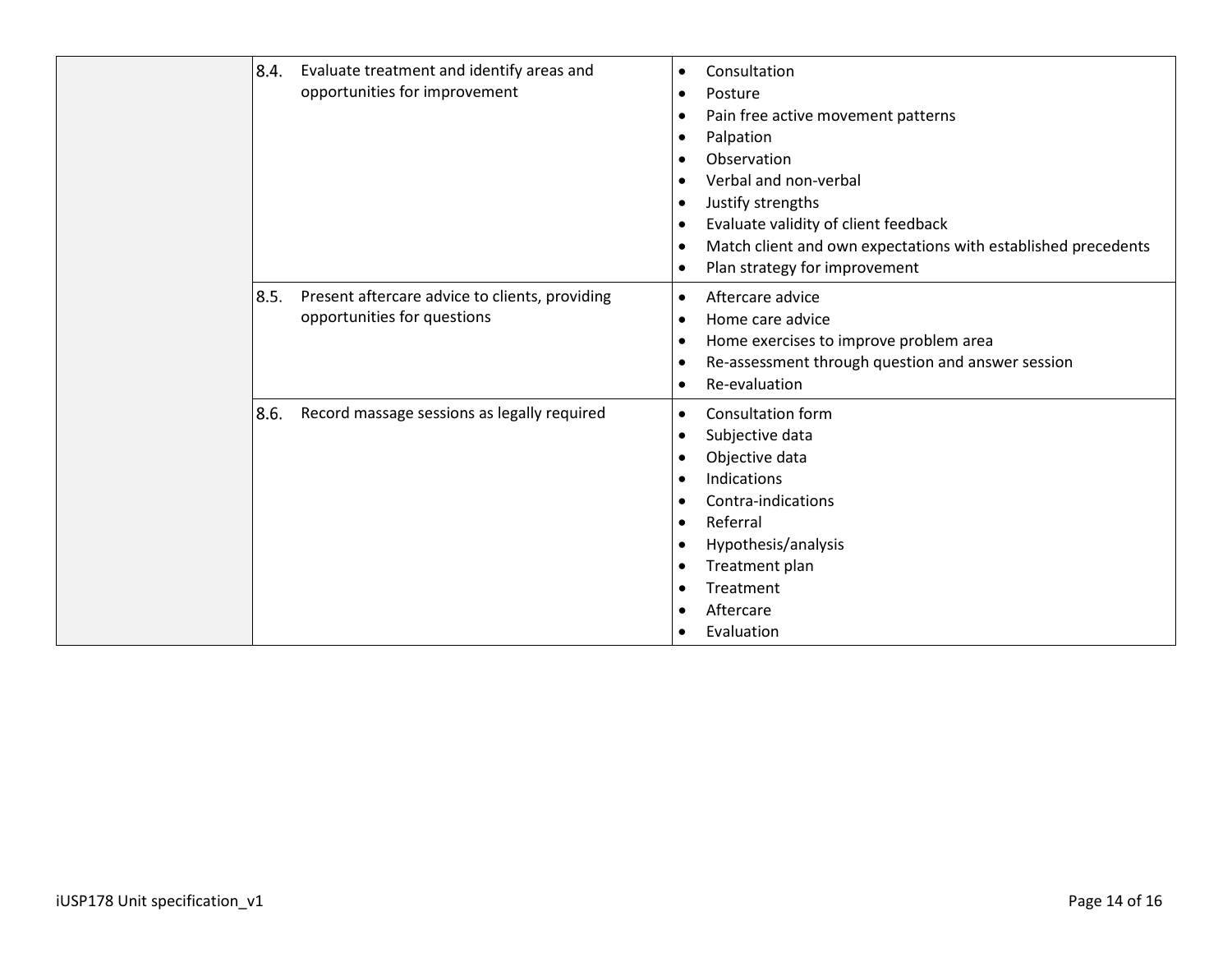| Assessment                                                     |                                                                                                                                                                                                                                                                                                                                                              |  |  |
|----------------------------------------------------------------|--------------------------------------------------------------------------------------------------------------------------------------------------------------------------------------------------------------------------------------------------------------------------------------------------------------------------------------------------------------|--|--|
| Portfolio of evidence<br>containing 3 practical<br>performance | 3 treatments on 3 different clients which must include the following range of environments: Clinical, non-clinical and different types<br>of events. To include:<br>Consultation including medical history<br>Treatment details including pre-event, post-event & maintenance<br>After/home care advice<br>Candidates and client signature<br>Treatment date |  |  |
| Practical examination                                          |                                                                                                                                                                                                                                                                                                                                                              |  |  |

| <b>Guide to taught content</b>                                                                                                                                   |
|------------------------------------------------------------------------------------------------------------------------------------------------------------------|
| The content contained within the unit specification is not prescriptive or exhaustive but is intended to provide helpful guidance to teachers and learners with  |
| the key areas that will be covered within the unit, and, relating to the kinds of evidence that should be provided for each assessment objective specific to the |
| unit learning outcomes.                                                                                                                                          |